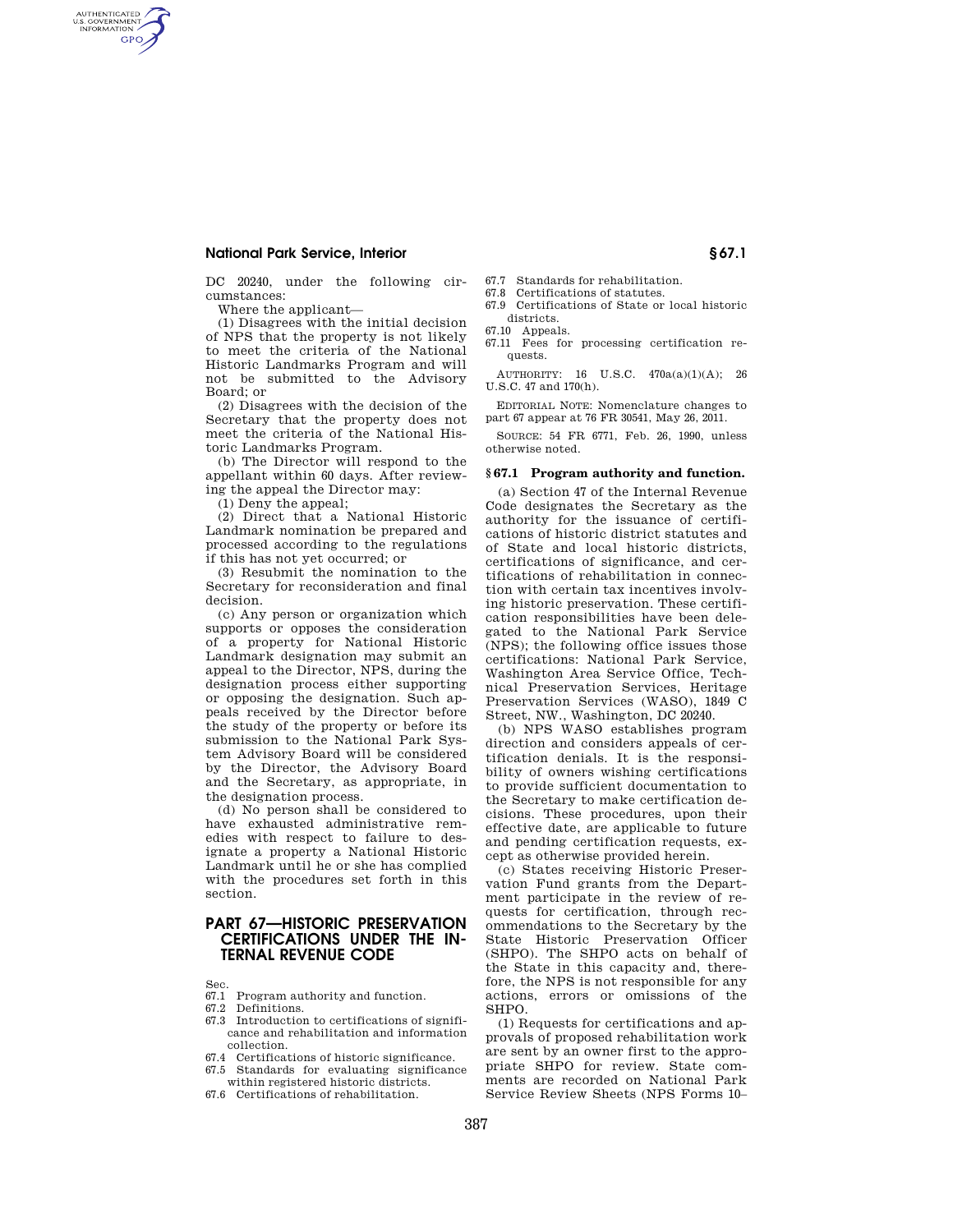168 (d) and (e)) and are carefully considered by the Secretary before a certification decision is made. Recommendations of States with approved State programs are generally followed, but by law, all certification decisions are made by the Secretary, based upon professional review of the application and related information. The decision of the Secretary may differ from the recommendation of the SHPO.

(2) A State may choose not to participate in the review of certification requests. States not wishing to participate in the comment process should notify the Secretary in writing of this fact. Owners from such nonparticipating States may request certifications by sending their applications directly to the appropriate NPS WASO listed above. In all other situations, certification requests are sent first to the appropriate SHPO.

(d) The Internal Revenue Service is responsible for all procedures, legal determinations, and rules and regulations concerning the tax consequences of the historic preservation provisions described in this part. Any certification made by the Secretary pursuant to this part shall not be considered as binding upon the Internal Revenue Service or the Secretary of the Treasury with respect to tax consequences under the Internal Revenue Code. For example, certifications made by the Secretary do not constitute determinations that a structure is of the type subject to the allowance for depreciation under section 167 of the Code.

[54 FR 6771, Feb. 26, 1990, as amended at 76 FR 30541, May 26, 2011]

## **§ 67.2 Definitions.**

As used in these regulations:

*Certified Historic Structure* means a building (and its structural components) which is of a character subject to the allowance for depreciation provided in section 167 of the Internal Revenue Code of 1986 which is either:

(a) Individually listed in the National Register; or

(b) Located in a registered historic district and certified by the Secretary as being of historic significance to the district.

Portions of larger buildings, such as single condominium apartment units,

# **§ 67.2 36 CFR Ch. I (7–1–13 Edition)**

are no independently considered certified historic structures. Rowhouses, even with abutting or party walls, are considered as separate buildings. For purposes of the certification decisions set forth in this part, a certified historic structure encompasses the historic building and its site, landscape features, and environment, generally referred to herein as a ''property'' as defined below. The NPS decision on listing a property in the National Register of Historic Places, including boundary determinations, does not limit the scope of review of the rehabilitation project for tax certification purposes. Such review will include the entire historic property as it existed prior to rehabilitation and any related new construction. For purposes of the<br>charitable contribution provisions contribution provisions only, a certified historic structure need not be depreciable to qualify; may be a structure other than a building; and may also be a remnant of a building such as a facade, if that is all that remains. For purposes of the other rehabilitation tax credits under section 47 of the Internal Revenue Code, any property located in a registered historic district is considered a certified historic structure so that other rehabilitation tax credits are not available; exemption from this provision can generally occur only if the Secretary has determined, prior to the rehabilitation of the property, that it is not of historic significance to the district.

*Certified Rehabilitation* means any rehabilitation of a certified historic structure which the Secretary has certified to the Secretary of the Treasury as being consistent with the historic character of the certified historic structure and, where applicable, with the district in which such structure is located.

*Duly Authorized Representative* means a State or locality's Chief Elected Official or his or her representative who is authorized to apply for certification of State/local statutes and historic districts.

*Historic District* means a geographically definable area, urban or rural, that possesses a significant concentration, linkage or continuity of sites buildings, structures or objects united historically or aesthetically by plan or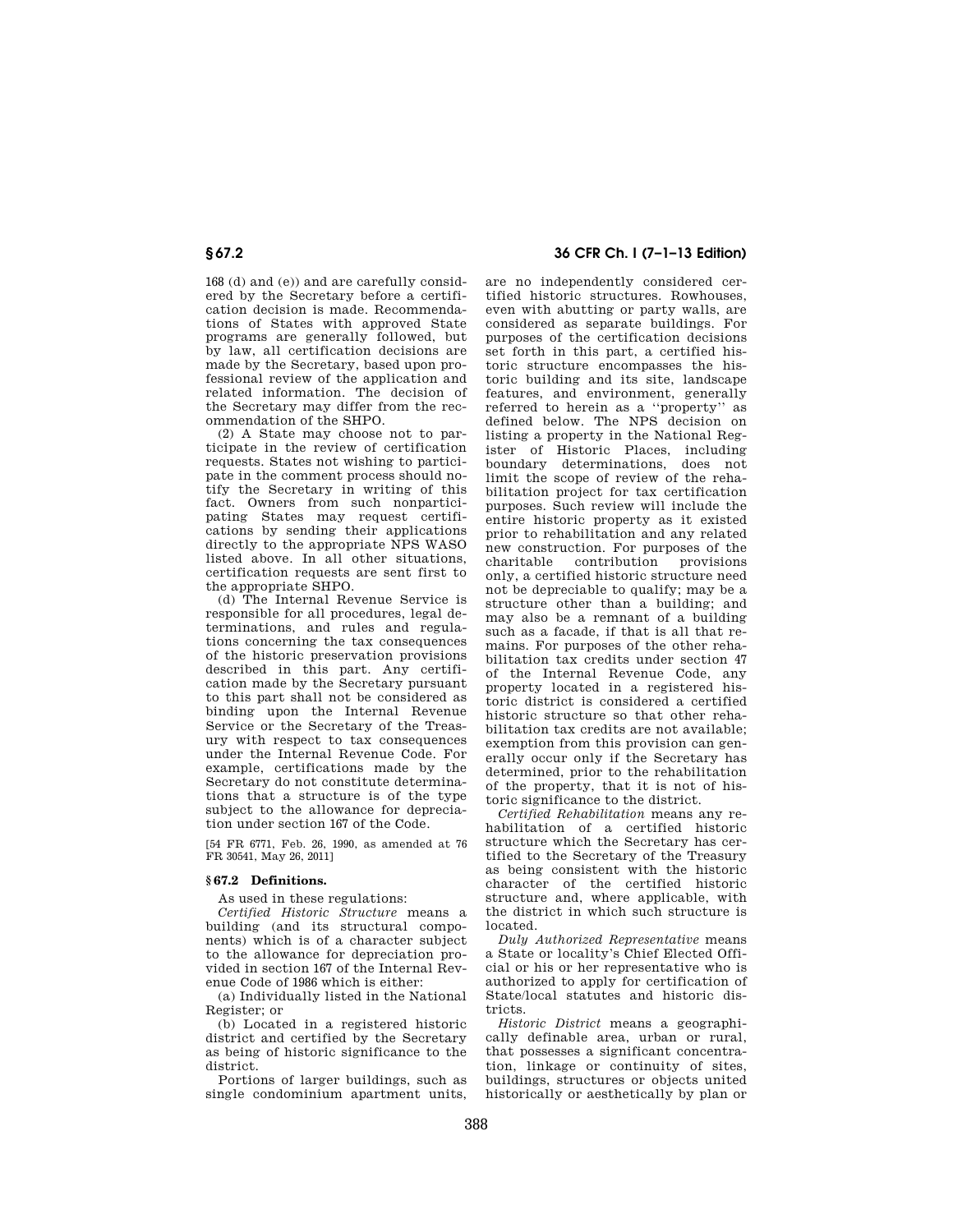physical development. A district may also comprise individual elements separated geographically during the period of significance but linked by association or function.

*Inspection* means a visit by an authorized representative of the Secretary or a SHPO to a certified historic structure for the purposes of reviewing and evaluating the significance of the structure and the ongoing or completed rehabilitation work.

*National Register of Historic Places*  means the National Register of districts, sites, buildings, structures, and objects significant in American history, architecture, archeology, engineering, and culture that the Secretary is authorized to expand and maintain pursuant to section 101(a)(1) of the National Historic Preservation Act of 1966, as amended. The procedures of the National Register appear in 36 CFR part 60 *et seq.* 

*Owner* means a person, partnership, corporation, or public agency holding a fee-simple interest in a property or any other person or entity recognized by the Internal Revenue Code for purposes of the applicable tax benefits.

*Property* means a building and its site and landscape features.

*Registered Historic District* means any district listed in the National Register or any district which is:

(a) Designated under a State or local statute which has been certified by the Secretary as containing criteria which will substantially achieve the purpose of preserving and rehabilitating buildings of significance to the district, and

(b) Certified by the Secretary as meeting substantially all of the requirements for the listing of districts in the National Register.

*Rehabilitation* means the process of returning a building or buildings to a state of utility, through repair or alteration, which makes possible an efficient use while preserving those portions and features of the building and its site and environment which are significant to its historic, architectural, and cultural values as determined by the Secretary.

*Standards for Rehabilitation* means the Secretary's Standards for Rehabilitation set forth in section 67.7 hereof.

*State Historic Preservation Officer*  means the official within each State designated by the Governor or a State statute to act as liaison for purposes of administering historic preservation programs within that State.

*State or Local Statute* means a law of a State or local government designating, or providing a method for the designation of, a historic district or districts.

[54 FR 6771, Feb. 26, 1990, as amended at 62 FR 30235, June 3, 1997]

#### **§ 67.3 Introduction to certifications of significance and rehabilitation and information collection.**

(a) Who may apply:

(1) Ordinarily, only the fee simple owner of the property in question may apply for the certifications described in §§67.4 and 67.6 hereof. If an application for an evaluation of significance or rehabilitation project is made by someone other than the fee simple owner, however, the application must be accompanied by a written statement from the fee simple owner indicating that he or she is aware of the application and has no objection to the request for certification.

(2) Upon request of a SHPO the Secretary may determine whether or not a particular property located within a registered historic district qualifies as a certified historic structure. The Secretary shall do so, however, only after notifying the fee simple owner of record of the request, informing such owner of the possible tax consequences of such a decision, and permitting the property owner a 30-day time period to submit written comments to the Secretary prior to decision. Such time period for comment may be waived by the fee simple owner.

(3) The Secretary may undertake the certifications described in §§67.4 and 67.6 on his own initiative after notifying the fee simple owner and the SHPO and allowing a comment period as specified in  $\S 67.3(a)(2)$ .

(4) Owners of properties which appear to meet National Register criteria but are yet listed in the National Register or which are located within potential historic districts may request preliminary determinations from the Secretary as to whether such properties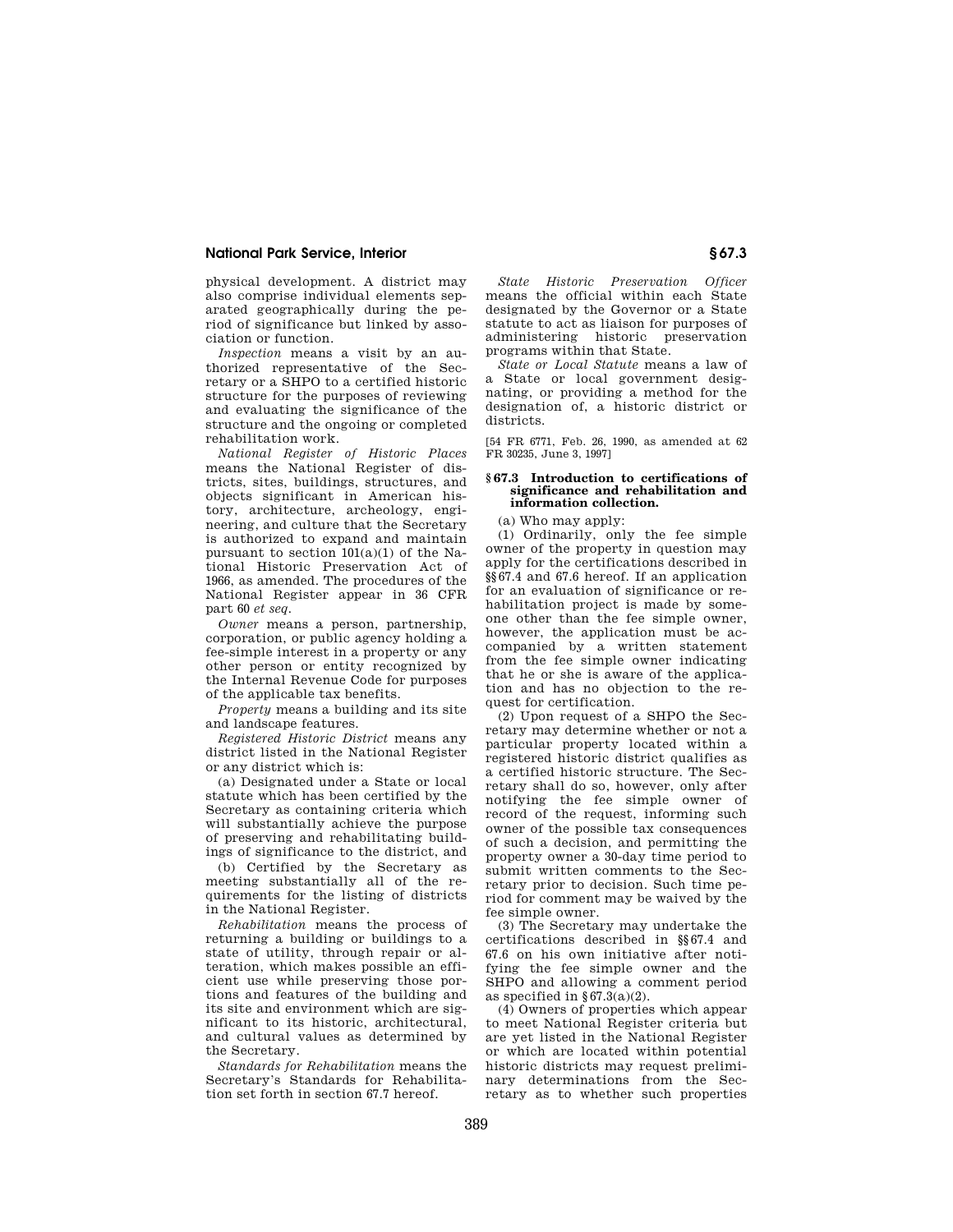may qualify as certified historic structures when and if the properties or the potential historic districts in which they are located are listed in the National Register. Preliminary determinations may also be requested for properties outside the period or area of significance of registered historic districts as specified in §67.5(c). Procedures for obtaining these determinations shall be the same as those described in §67.4. Such determinations are preliminary only and are not binding on the Secretary. Preliminary determinations of significance will become final as of the date of the listing of the individual property or district in the National Register. For properties outside the period or area of significance of a registered historic district, preliminary determinations of significance will become final, except as provided below, when the district documentation on file with the NPS is formally amended. If during review of a request for certification of rehabilitation, it is determined that the property does not contribute to the significance of the district because of changes which occurred after the preliminary determination of significance was made, certified historic structure designation will be denied.

(5) Owners of properties not yet designated certified historic structures may obtain determinations from the Secretary on whether or not rehabilitation proposals meet the Secretary's Standards for Rehabilitation. Such determinations will be made only when the owner has requested a preliminary determination of the significance of the property as described in paragraph  $(a)(4)$  of this section and such request for determination has been acted upon by the NPS. Final certifications of rehabilitation will be issued only to owners of certified historic structures. Procedures for obtaining these determinations shall be the same as those described in sec. 67.6.

(b) How to apply:

(1) Requests for certifications of historic significance and of rehabilitation shall be made on Historic Preservation Certification Applications (NPS Form No. 10–168). Normally, two copies of the application are required; one to be retained by the SHPO and the other to be

# **§ 67.3 36 CFR Ch. I (7–1–13 Edition)**

forwarded to the NPS. The information collection requirements contained in the application and in this part have been approved by the Office of Management and Budget under 44 U.S.C. 3507 and assigned clearance number 1024– 0009. Part 1 of the application shall be used in requesting a certification of historic significance or nonsignificance and preliminary determinations, while part 2 of the application shall be used in requesting an evaluation of a proposed rehabilitation project or, in conjunction with a Request for Certification of Completed Work, a certification of a completed rehabilitation project. Information contained in the application is required to obtain a benefit. Public reporting burden for this form is estimated to average 2.5 hours per response including the time for reviewing instructions, gathering and maintaining data, and completing and reviewing the form. Direct comments regarding this burden estimate or any aspect of this form may be made to the Chief, Administrative Services Division, National Park Service, P.O. Box 37127, Washington, DC 20013–7127 and to the Office of Management and Budget, Paperwork Reduction Project Number 1024–0009, Washington, DC 20503.

(2) Application forms are available from NPS WASO or the SHPOs.

(3) Requests for certifications, preliminary determinations, and approvals of proposed rehabilitation projects shall be sent to the SHPO in participating States. Requests in nonparticipating States shall be sent directly to the appropriate NPS WASO.

(4) Generally reviews of certification requests are concluded within 60 days of receipt of a complete, adequately documented application, as defined §67.4 and §67.6 (30 days at the State level and 30 days at the Federal level). Where a State has chosen not to participate in the review process, review by the NPS generally is concluded within 60 days of receipt of a complete, adequately documented application. Where adequate documentation is not provided, the owner will be notified of the additional information needed to undertake or complete review. The time periods in this part are based on the receipt of a complete application; they will be adhered to as closely as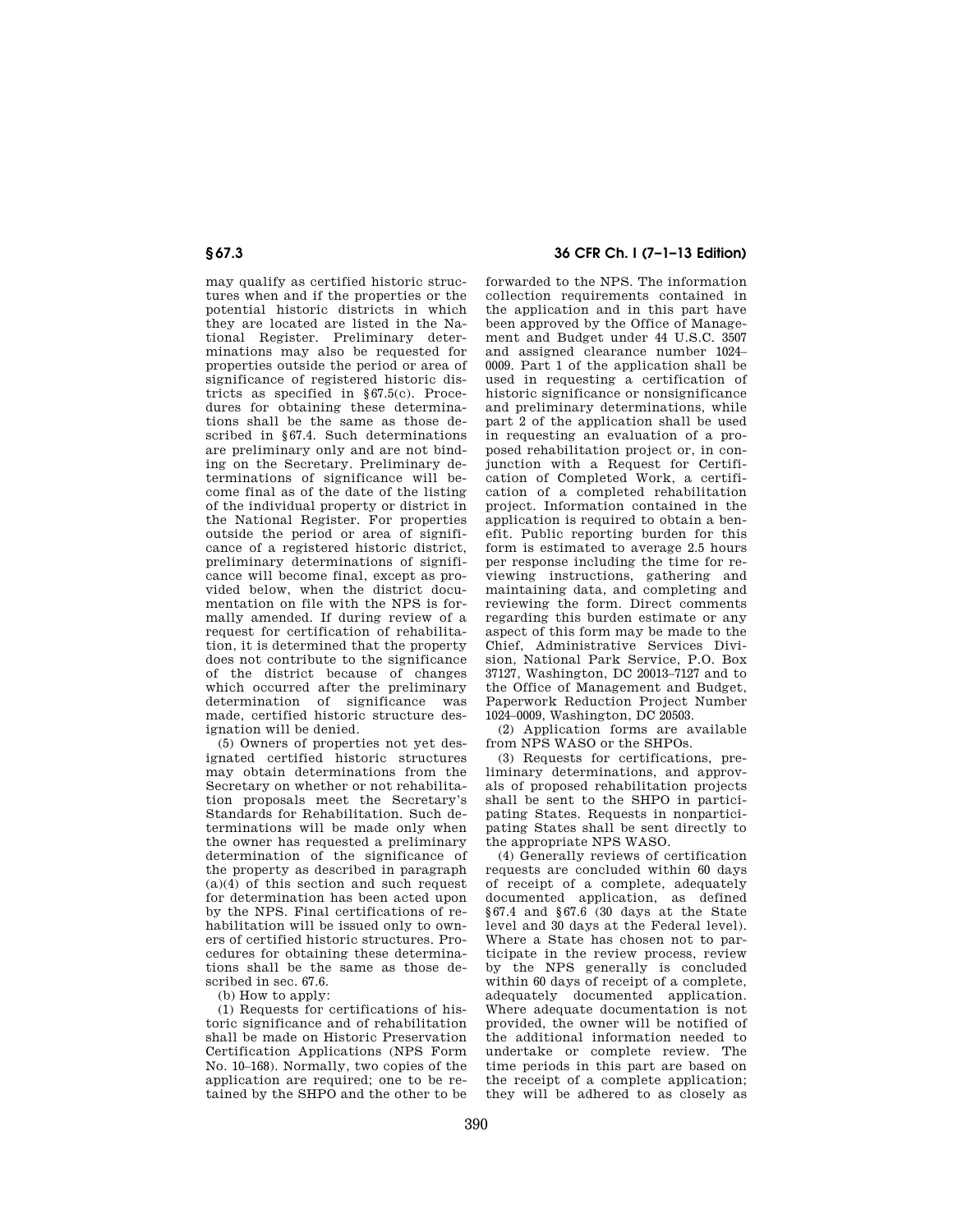possible and are defined as calendar days. They are not, however, considered to be mandatory, and the failure to complete review within the designated periods does not waive or alter any certification requirement.

(5) Approval of applications and amendments to applications is conveyed only in writing by duly authorized officials of the NPS acting on behalf of the Secretary. Decisions with respect to certifications are made on the basis of the descriptions contained in the application form and other available information. In the event of any discrepancy between the application form and other, supplementary material submitted with it (such as architectural plans, drawings, specifications, etc.), the applicant shall be requested to resolve the discrepancy in writing. In the event the discrepancy is not resolved, the description in the application form shall take precedence. Falsification of factual representations in the application is subject to criminal sanctions of up to \$10,000 in fines or imprisonment for up to five years pursuant to 18 U.S.C. 1001.

(6) It is the owner's responsibility to notify the Secretary if application reviews are not completed within the time periods specified above. The Secretary in turn will consult with the appropriate office to ensure that the review is completed in as timely manner as possible in the circumstances.

(7) Although certifications of significance and rehabilitation are discussed separately below, owners must submit part 1 of the Historic Preservation Certification Application prior to, or with, part 2. Part 2 of the application will not be processed until an adequately documented part 1 is on file and acted upon unless the property is already a certified historic structure. Reviews of rehabilitation projects will also not be undertaken if the owner has objected to the listing of the property in the National Register.

#### **§ 67.4 Certifications of historic significance.**

(a) Requests for certifications of historic significance should be made by the owner to determine—

(1) That a property located within a registered historic district is of historic significance to such district; or

(2) That a property located within a registered historic district is not of historic significance to such district; or

(3) That a property not yet on the National Register appears to meet National Register criteria; or

(4) That a property located within a potential historic district appears to contribute to the significance of such district.

(b) To determine whether or not a property is individually listed or is part of a district in the National Register, the owner may consult the listing of National Register properties in the FEDERAL REGISTER (found in most large libraries), or contact the appropriate SHPO for current information.

(c) If a property is located within the boundaries of a registered historic district and the owner wishes the Secretary to certify whether the property contributes or does not contribute to the historic significance of the district or if the owner is requesting a preliminary determination of significance in accordance with  $§67.3(a)(4)$ , the owner must complete part 1 of the Historic Preservation Certification Application according to instructions accompanying the application. Such documentation includes but is not limited to:

(1) Name and mailing address of owner;

(2) Name and address of property;

(3) Name of historic district;

(4) Current photographs of property; photographs of the building and its site and landscape features prior to alteration if rehabilitation has been completed; photograph(s) showing the property along with adjacent properties and structures on the street; and photographs of interior features and spaces adequate to document significance;

(5) Brief description of appearance including alterations, distinctive features and spaces, and date(s) of construction;

(6) Brief statement of significance summarizing how the property does or does not reflect the values that give the district its distinctive historical and visual character, and explaining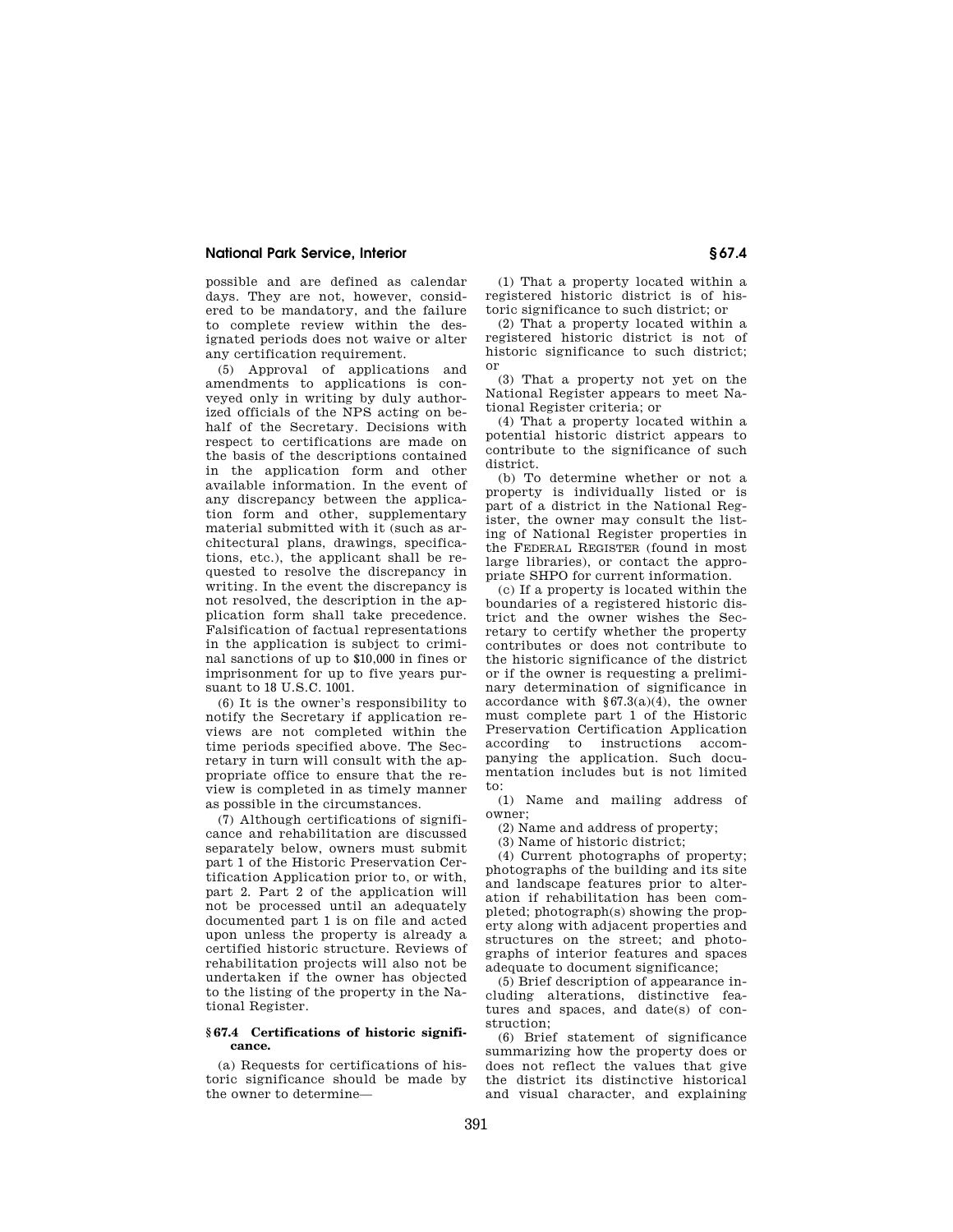any significance attached to the property itself (i.e., unusual building techniques, important event that took place there, etc.).

(7) Sketch map clearly delineating property's location within the district; and

(8) Signature of fee simple owner requesting or concurring in a request for evaluation.

(d) If a property is individually listed in the National Register, it is generally considered a certified historic structure and no further certification is required. More specific considerations in this regard are as follows:

(1) If the property is individually listed in the National Register and the owner believes it has lost the characteristics which caused it to be nominated and therefore wishes it delisted, the owner should refer to the delisting procedures outlined in 36 CFR part 60.

(2) Some properties individually listed in the National Register include more than one building. In such cases, the owner must submit a single part 1 application, as described in paragraph (c) of this section, which includes descriptions of all the buildings within the listing. The Secretary will utilize the Standards for Evaluating Significance within Registered Historic Districts (§67.5) for the purpose of determining which of the buildings included within the listing are of historic significance to the property. The requirements of this paragraph are applicable to certification requests received by the SHPOs (and the NPS WASO in the case of nonparticipating States only) upon the effective date of these regulations.

(e) Properties containing more than one building where the buildings are judged by the Secretary to have been functionally related historically to serve an overall purpose, such as a mill complex or a residence and carriage house, will be treated as a single certified historic structure, whether the property is individually listed in the National Register or is located within a registered historic district, when rehabilitated as part of an overall project. Buildings that are functionally related historically are those which have functioned together to serve an overall purpose during the property's

**§ 67.4 36 CFR Ch. I (7–1–13 Edition)** 

period of significance. In the case of a property within a registered historic district which contains more than one building where the buildings are judged to be functionally related historically, an evaluation will be made to determine whether the component buildings contribute to the historic significance of the property and whether the property contributes to the significance of the historic district as in §67.4(i). For questions concerning demolition of separate structures as part of an overall rehabilitation project, see §67.6.

(f) Applications for preliminary determinations for individual listing must show how the property individually meets the National Register Criteria for Evaluation. An application for a property located in a potential historic district must document how the district meets the criteria and how the property contributes to the significance of that district. An application for a preliminary determination for a property in a registered historic district which is outside the period or area of significance in the district documentation on file with the NPS must document and justify the expanded significance of the district and how the property contributes to the significance of the district or document the individual significance of the property. Applications must contain substantially the same level of documentation as National Register nominations, as specified in 36 CFR part 60 and National Register Bulletin 16, ''Guidelines for Completing National Register of Historic Places Forms'' (available from SHPOs and NPS WASO). Applications must also include written assurance from the SHPO that the district nomination is being revised to expand its significance or, for certified districts, written assurance from the duly authorized representative that the district documentation is being revised to expand its significance, or that the SHPO is planning to nominate the property or the district. Owners should understand that confirmation of intent to nominate by a SHPO does not constitute listing in the National Register, nor does it constitute a certification of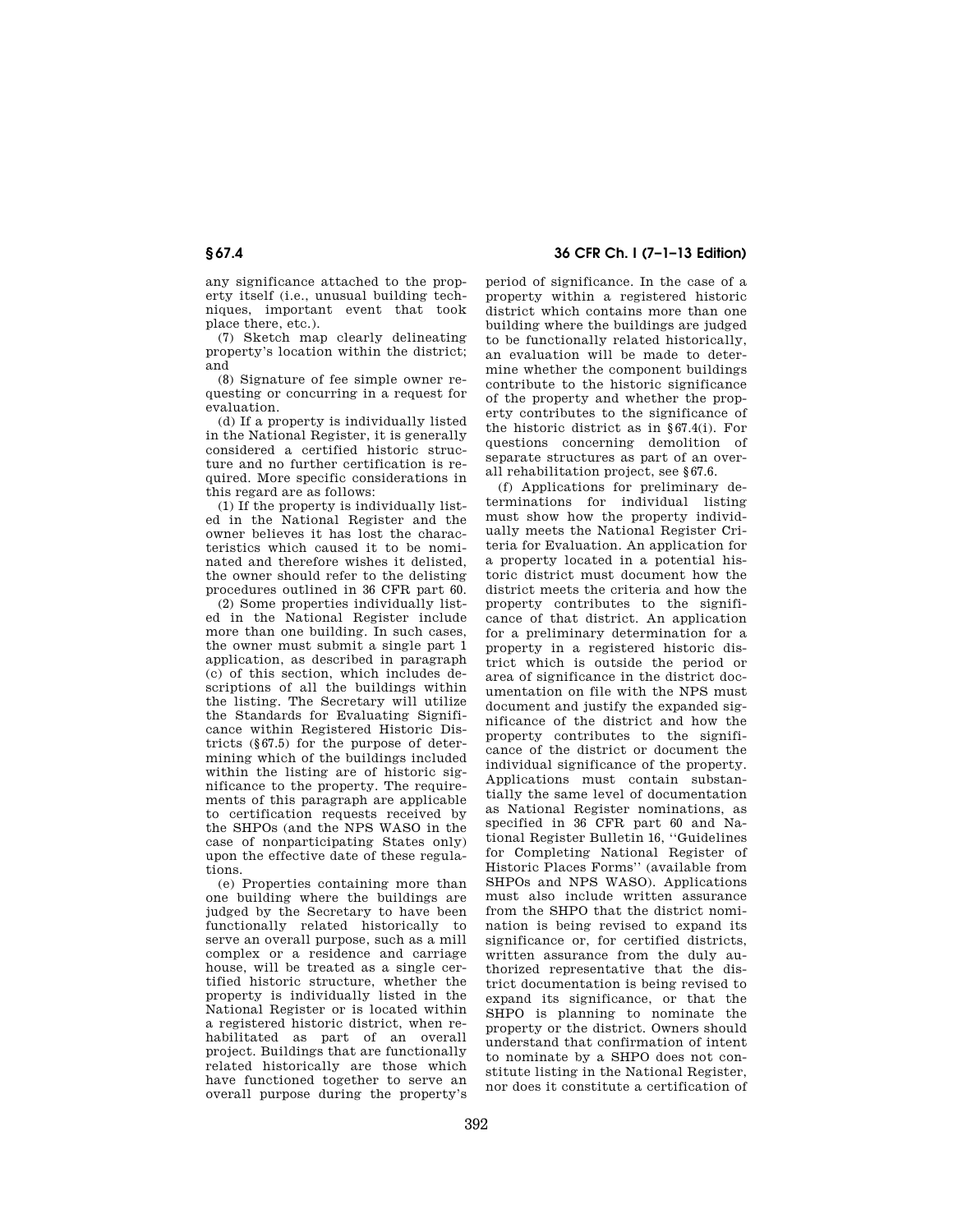significance as required by law for Federal tax incentives. Owners should further understand that they are proceeding at their own risk. If the property or district is not listed in the National Register for procedural, substantive or other reasons; if the district documentation is not formally amended; or if the significance of the property has been lost as a result of alterations or damage, these preliminary determinations of significance will not become final. The SHPO must nominate the property or the district or the SHPO for National Register districts and the duly authorized representative in the case of certified districts must submit documentation and have it approved by the NPS to amend the National Register nomination or certified district or the property or district must be listed before the preliminary certification of significance can become final.

(g) For purposes of the other rehabilitation tax credits under section 47 of the Internal Revenue Code, properties within registered historic districts are presumed to contribute to the significance of such districts unless certified as nonsignificant by the Secretary. Owners of non-historic properties within registered historic districts, therefore, must obtain a certification of nonsignificance in order to qualify for those investment tax credits. If an owner begins or completes a substantial rehabilitation (as defined by the Internal Revenue Service) of a property in a registered historic district without knowledge of requirements for certification of nonsignificance, he or she may request certification that the property was not of historic significance to the district prior to substantial rehabilitation in the same manner as stated in paragraph (c) of this section. The owner should be aware, however, that the taxpayer must certify to the Secretary of the Treasury that, at the beginning of such substantial rehabilitation, he or she in good faith was not aware of the certification requirement by the Secretary of the Interior.

(h) The Secretary discourages the moving of historic buildings from their original sites. However, if a building is to be moved as part of a rehabilitation for which certification is sought, the

owner must follow different procedures depending on whether the building is individually listed in the National Register or is within a registered historic district. When a building is moved. every effort should be made to re-establish its historic orientation, immediate setting, and general environment. Moving a building may result in removal of the property from the National Register or, for buildings within a registered historic district, denial or revocation of a certification of significance; consequently, a moved building may, in certain circumstances, be ineligible for rehabilitation certification.

(1) Documentation must be submitted that demonstrates:

(i) The effect of the move on the building's integrity and appearance (any proposed demolition, proposed changes in foundations, etc.);

(ii) Photographs of the site and general environment of the proposed site;

(iii) Evidence that the proposed site does not possess historical significance that would be adversely affected by the moved building;

(iv) The effect of the move on the distinctive historical and visual character of the district, where applicable; and

(v) The method to be used for moving the building.

(2) For buildings individually listed in the National Register, the procedures contained in 36 CFR part 60 must be followed prior to the move, or the building will be removed from the National Register, will not be considered a certified historic structure, and will have to be renominated for listing. The owner may submit a part 1 application in order to receive a preliminary determination from the NPS of whether a move will cause the property to be removed from the National Register. However, preliminary approval of such a part 1 application does not satisfy the requirements of 36 CFR part 60. The SHPO must follow the remaining procedures in that regulation so that the NPS can determine that the moved building will remain listed in the National Register and retain its status as a certified historic structure.

(3) If an owner moves (or proposes to move) a building into a registered historic district or moves (or proposes to move) a building elsewhere within a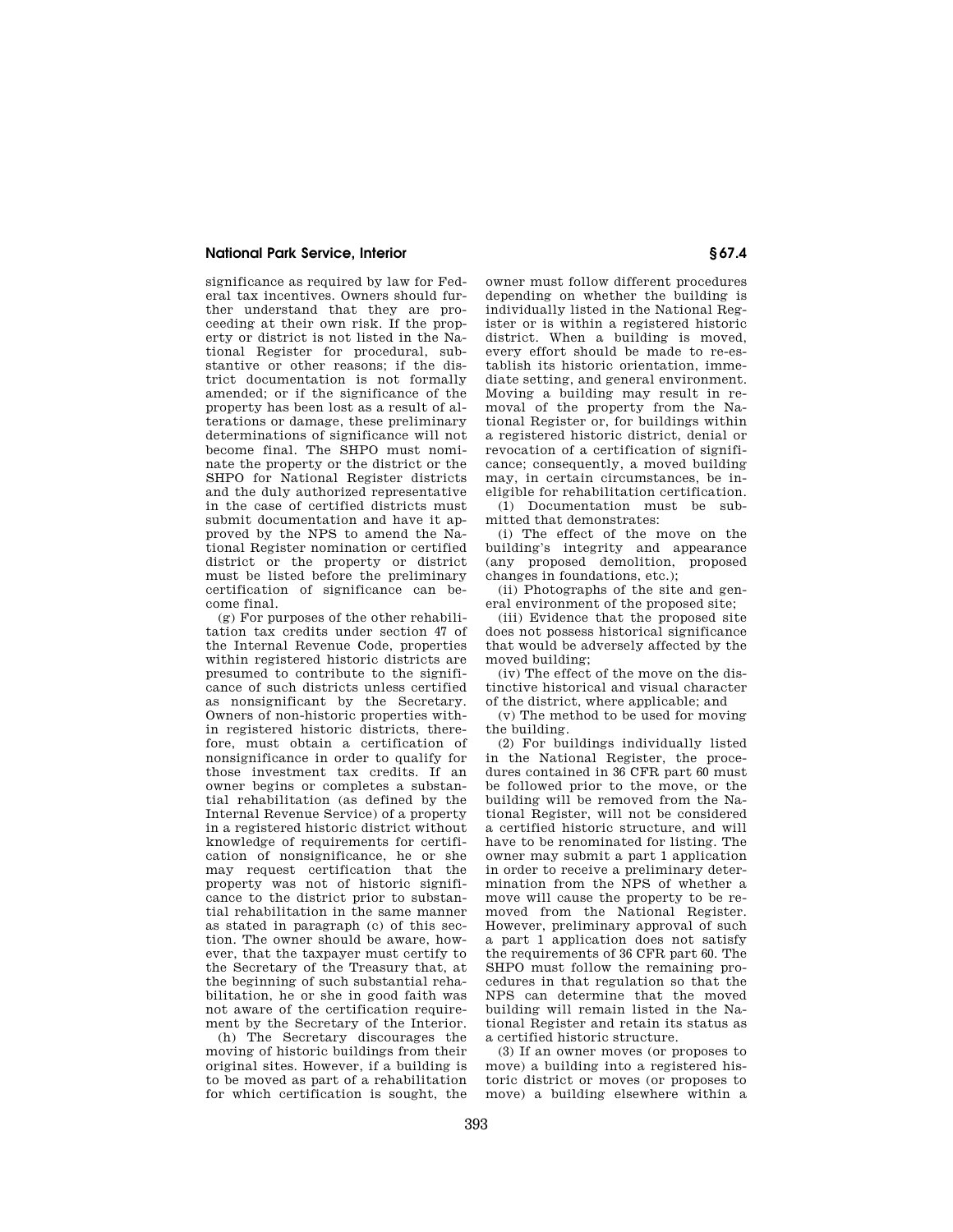registered historic district, a part 1 application containing the required information described in paragraph (h)(1) of this section must be submitted. The building to be moved will be evaluated to determine if it contributes to the historic significance of the district both before and after the move as in §67.4(i).

(i) Properties within registered historic districts will be evaluated to determine if they contribute to the historic significance of the district by application of the Secretary's Standards for Evaluating Significance within Registered Historic Districts as set forth in §67.5.

(j) Once the significance of a property located within a registered historic district or a potential historic district has been determined by the Secretary, written notification will be sent to the owner and the SHPO in the form of a certification of significance or nonsignificance.

(k) Owners shall report to the Secretary through the SHPO any substantial damage, alteration or changes to a property that occurs after issuance of a certification of significance and prior to a final certification of rehabilitation. The Secretary may withdraw a certification of significance, upon thirty days notice to the owner, if a property has been damaged, altered or changed effective as of the date of the occurrence. The property may also be removed from the National Register, in accordance with the procedures in 36 CFR part 60. A revocation of certification of significance pursuant to this part may be appealed under §67.10. For damage, alteration or changes caused by unacceptable rehabilitation work, see §67.6(f).

[54 FR 6771, Feb. 26, 1990, as amended at 76 FR 30541, May 26, 2011]

#### **§ 67.5 Standards for evaluating significance within registered historic districts.**

(a) Properties located within registered historic districts are reviewed by the Secretary to determine if they contribute to the historic significance of the district by applying the following Standards for Evaluating Significance within Registered Historic Districts.

**§ 67.5 36 CFR Ch. I (7–1–13 Edition)** 

(1) A building contributing to the historic significance of a district is one which by location, design, setting, materials, workmanship, feeling and association adds to the district's sense of time and place and historical development.

(2) A building not contributing to the historic significance of a district is one which does not add to the district's sense of time and place and historical development; or one where the location, design, setting, materials, workmanship, feeling and association have been so altered or have so deteriorated that the overall integrity of the building has been irretrievably lost.

(3) Ordinarily buildings that have been built within the past 50 years shall not be considered to contribute to the significance of a district unless a strong justification concerning their historical or architectural merit is given or the historical attributes of the district are considered to be less than 50 years old.

(b) A condemnation order may be presented as evidence of physical deterioration of a building but will not of itself be considered sufficient evidence to warrant certification of nonsignificance for loss of integrity. In certain cases it may be necessary for the owner to submit a structural engineer's report to help substantiate physical deterioration and/or structural damage. Guidance on preparing a structural engineer's report is available from the appropriate SHPO or NPS WASO.

(c) Some properties listed in the National Register, primarily districts, are resources whose concentration or continuity possesses greater historical significance than many of their individual component buildings and structures. These usually are documented as a group rather than individually. Accordingly, this type of National Register documentation is not conclusive for the purposes of this part and must be supplemented with information on the significance of the specific property. Certifications of significance and nonsignificance will be made on the basis of the application documentation, existing National Register documentation, and other available information as needed. The Keeper may amend the National Register documentation by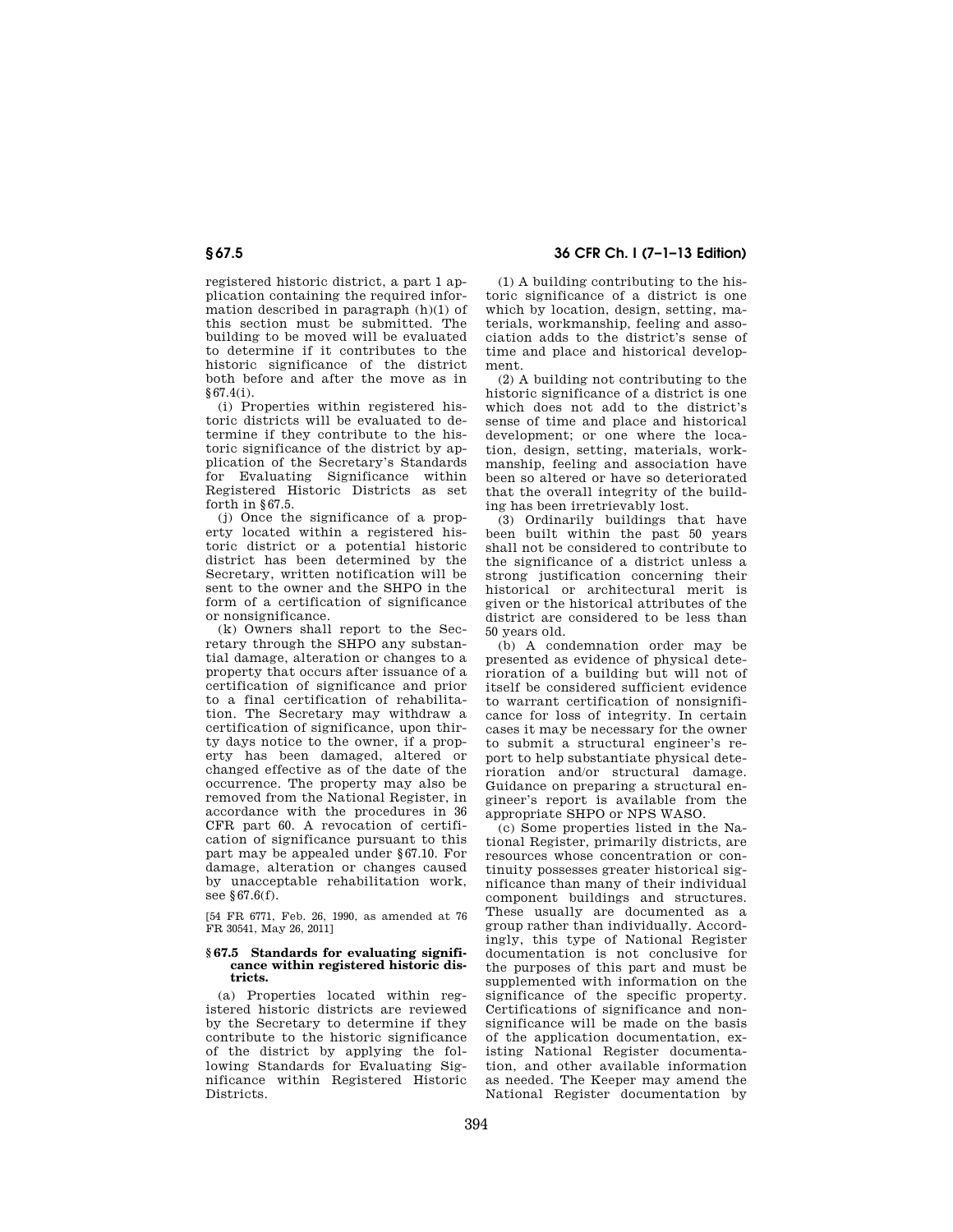issuing a supplementary record if the application material warrants such an amendment. If a certification request is received for a property which is not yet listed on the National Register or which is outside a district's established period or area of significance, a preliminary determination of significance will be issued only if the request includes adequate documentation and if there is written assurance from the SHPO that the SHPO plans to nominate the property or district or that the district nomination in question is being revised to expand its significance or for certified districts, written assurance from the duly authorized representative that the district documentation is being revised to expand the significance. Certifications will become final when the property or district is listed or when the district documentation is officially amended unless the significance of the property has been lost as a result of alteration or damage. For procedures on amending listings to the National Register and additional information on the use of National Register documentation and the supplementary record which is contained in National Register Bulletin 19, ''Policies and Procedures for Processing National Register Nominations,'' consult the appropriate SHPO or NPS WASO.

(d) Where rehabilitation credits are sought, certifications of significance will be made on the appearance and condition of the property before rehabilitation was begun.

(e) If a nonhistoric surface material obscures a facade, it may be necessary for the owner to remove a portion of the surface material prior to requesting certification so that a determination of significance or nonsignificance can be made. After the material has been removed, if the obscured facade has retained substantial historic integrity and the property otherwise contributes to the historic district, it will be determined to be a certified historic structure. However, if the obscuring material remains when a determination of nonsignificance is requested under  $\S 67.4(a)(2)$ , the property will be presumed to contribute to the historic significance of the district, if otherwise qualified, and, therefore, not eligible

for the other tax credits under section 47 of the Internal Revenue Code.

(f) Additional guidance on certifications of historic significance is available from SHPOs and NPS WASO.

#### **§ 67.6 Certifications of rehabilitation.**

(a) Owners who want rehabilitation projects for certified historic structures to be certified by the Secretary as being consistent with the historic character of the structure, and, where applicable, the district in which the structure is located, thus qualifying as a certified rehabilitation, shall comply with the procedures listed below. A fee, as described in §67.11, for reviewing all proposed, ongoing, or completed rehabilitation work is charged by the Secretary. No certification decisions will be issued on any application until the appropriate remittance is received.

(1) To initiate review of a rehabilitation project for certification purposes, an owner must complete part 2 of the Historic Preservation Certification Application according to instructions accompanying the application. These instructions explain in detail the documentation required for certification of a rehabilitation project. The application may describe a proposed rehabilitation project, a project in progress, or a completed project. In all cases, documentation, including photographs adequate to document the appearance of the structure(s), both on the exterior and on the interior, and its site and environment prior to rehabilitation must accompany the application. The social security or taxpayer identification number(s) of all owners must be provided in the application. Other documentation, such as window surveys or cleaning specifications, may be required by reviewing officials to evaluate certain rehabilitation projects. Plans for any attached, adjacent, or related new construction must also accompany the application. Where necessary documentation is not provided, review and evaluation may not be completed and a denial of certification will be issued on the basis of lack of information. Owners are strongly encouraged to submit part 2 of the application prior to undertaking any rehabilitation work. Owners who undertake rehabilitation projects without prior approval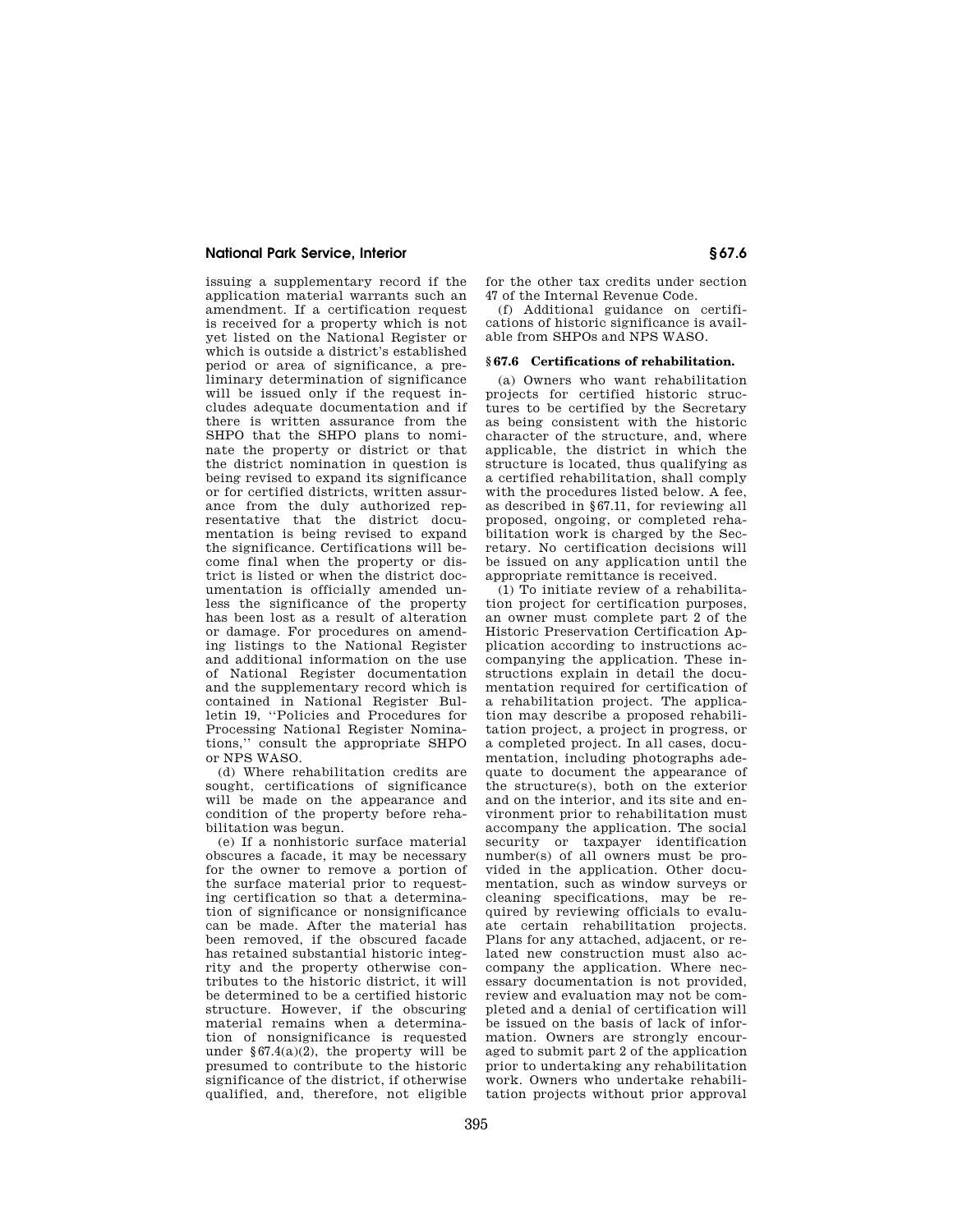from the Secretary do so strictly at their own risk. Because the circumstances of each rehabilitation project are unique to the particular certified historic structure involved, certifications that may have been granted to other rehabilitations are not specifically applicable and may not be relied on by owners as applicable to other projects.

(2) A project does not become a certified rehabilitation until it is completed and so designated by the NPS. A determination that the completed rehabilitation of a property not yet designated a certified historic structure meets the Secretary's Standards for Rehabilitation does not constitute a certification of rehabilitation. When requesting certification of a completed rehabilitation project, the owner shall submit a Request for Certification of Completed Work (NPS Form 10–168c) and provide the project completion date and a signed statement that the completed rehabilitation project meets the Secretary's Standards for Rehabilitation and is consistent with the work described in part 2 of the Historic Preservation Certification Application. Also required in requesting certification of a completed rehabilitation project are costs attributed to the rehabilitation, photographs adequate to document the completed rehabilitation, and the social security or taxpayer identification number(s) of all owners.

(b) A rehabilitation project for certification purposes encompasses all work on the interior and exterior of the certified historic structure(s) and its site and environment, as determined by the Secretary, as well as related demolition, new construction or rehabilitation work which may affect the historic qualities, integrity or site, landscape features, and environment of the certified historic structure(s). More specific considerations in this regard are as follows:

(1) All elements of the rehabilitation project must meet the Secretary's ten Standards for Rehabilitation (§67.7); portions of the rehabilitation project not in conformance with the Standards may not be exempted. In general, an owner undertaking a rehabilitation project will not be held responsible for

**§ 67.6 36 CFR Ch. I (7–1–13 Edition)** 

prior rehabilitation work not part of the current project, or rehabilitation work that was undertaken by previous owners or third parties.

(2) However, if the Secretary considers or has reason to consider that a project submitted for certification does not include the entire rehabilitation project subject to review hereunder, the Secretary may choose to deny a rehabilitation certification or to withhold a decision on such a certification until such time as the Internal Revenue Service, through a private letter ruling, has determined, pursuant to these regulations and applicable provisions of the Internal Revenue Code and income tax regulations, the proper scope of the rehabilitation project to be reviewed by the Secretary. Factors to be taken into account by the Secretary and the Internal Revenue Service in this regard include, but are not limited to, the facts and circumstance of each application and (i) whether previous demolition, construction or rehabilitation work irrespective of ownership or control at the time was in fact undertaken as part of the rehabilitation project for which certification is sought, and (ii) whether property conveyances, reconfigurations, ostensible ownership transfers or other transactions were transactions which purportedly limit the scope of a rehabilitation project for the purpose of review by the Secretary without substantially altering beneficial ownership or control of the property. The fact that a property may still qualify as a certified historic structure after having undergone inappropriate rehabilitation, construction or demolition work does not preclude the Secretary or the Internal Revenue Service from determining that such inappropriate work is part of the rehabilitation project to be reviewed by the Secretary.

(3) Conformance to the Standards will be determined on the basis of the application documentation and other available information by evaluating the property as it existed prior to the commencement of the rehabilitation project, regardless of when the property becomes or became a certified historic structure.

(4) For rehabilitation projects involving more than one certified historic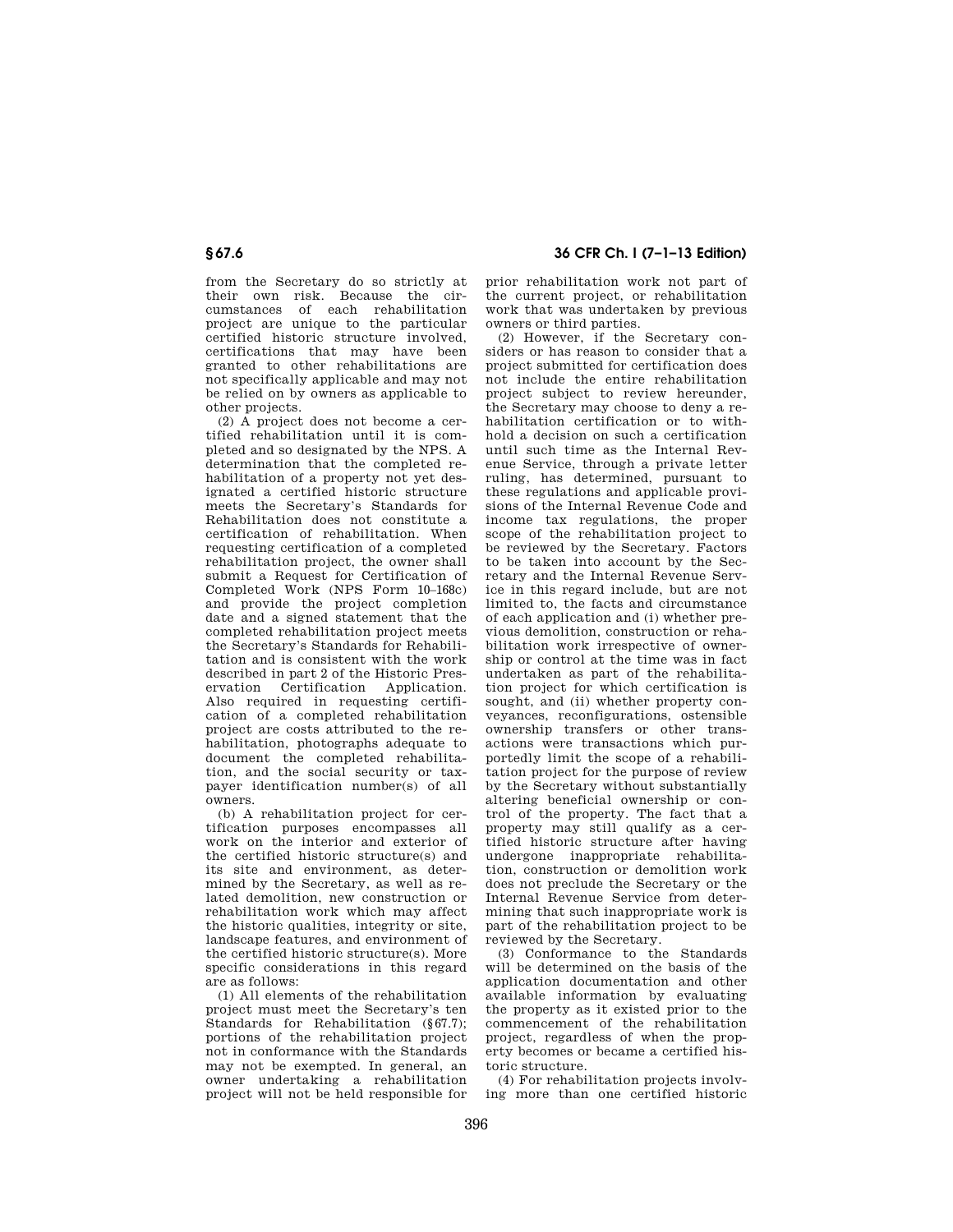structure where the structures are judged by the Secretary to have been functionally related historically to serve an overall purpose, such as a mill complex or a residence and carriage house, rehabilitation certification will be issued on the merits of the overall project rather than for each structure or individual component. For rehabilitation projects where there is no historic functional relationship among the structures, the certification decision will be made for each separate certified historic structure regardless of how they are grouped for ownership or development purposes.

(5) Demolition of a building as part of a rehabilitation project involving multiple buildings may result in denial of certification of the rehabilitation. In projects where there is no historic functional relationship among the structures being rehabilitated, related new construction which physically expands one certified historic structure undergoing rehabilitation and, therefore, directly causes the demolition of an adjacent structure will generally result in denial of certification of the rehabilitation unless a determination has been made that the building to be demolished is not a certified historic structure as in §67.4(a). In rehabilitation projects where the structures have been determined to be functionally related historically, demolition of a component may be approved, in limited circumstances, when:

(i) The component is outside the period of significance of the property, or

(ii) The component is so deteriorated or altered that its integrity has been irretrievably lost; or

(iii) The component is a secondary one that generally lacks historic, engineering, or architectural significance or does not occupy a major portion of the site and persuasive evidence is present to show that retention of the component is not technically or economically feasible.

(6) In situations involving rehabilitation of a certified historic structure in a historic district, the Secretary will review the rehabilitation project first as it affects the certified historic structure and second as it affects the district and make a certification decision accordingly.

(7) In the event that an owner of a portion of a certified historic structure requests certification for a rehabilitation project related only to that portion, but there is or was a larger related rehabilitation project(s) occurring with respect to the certified historic structure, the Secretary's decision on the requested certification will be based on review of the overall rehabilitation project(s) for the certified historic structure.

(8) For rehabilitation projects which are to be completed in phases over the alternate 60-month period allowed in section 47 of the Internal Revenue Code, the initial part 2 application and supporting architectural plans and specifications should identify the project as a 60-month phased project and describe the number and order of the phases and the general scope of the overall rehabilitation project. If the initial part 2 application clearly identifies the project as a phased rehabilitation, the NPS will consider the project in all its phases as a single rehabilitation. If complete information on the rehabilitation work of the later phases is not described in the initial part 2 application, it may be submitted at a later date but must be clearly identified as a later phase of a 60-month phased project that was previously submitted for review. Owners are cautioned that work undertaken in a later phase of a 60-month phased project that does not meet the Standards for Rehabilitation, whether or not submitted for review, will result in a denial of certification of the entire rehabilitation with the tax consequences of such a denial to be determined by the Secretary of the Treasury. Separate certifications for portions of phased rehabilitation projects will not be issued. Rather the owner will be directed to comply with Internal Revenue Service regulations governing late certifications contained in 26 CFR 1.48–12.

(c) Upon receipt of the complete application describing the rehabilitation project, the Secretary shall determine if the project is consistent with the Standards for Rehabilitation. If the project does not meet the Standards for Rehabilitation, the owner shall be advised of that fact in writing and,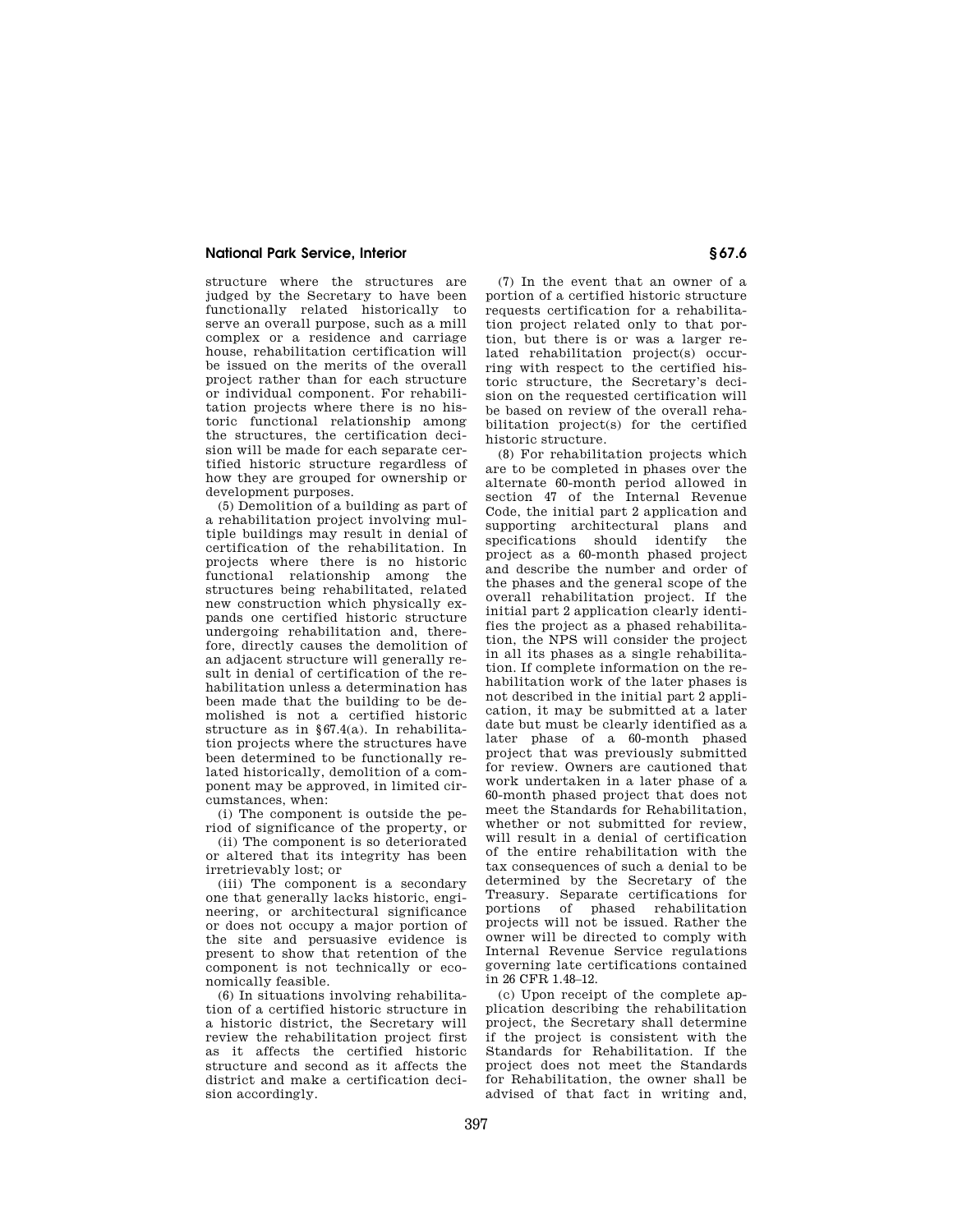where possible, will be advised of necessary revisions to meet such Standards. For additional procedures regarding rehabilitation projects determined not to meet the Standards for Rehabilitation, see  $§67.6(f)$ .

(d) Once a proposed or ongoing project has been approved, substantive changes in the work as described in the application must be brought promptly to the attention of the Secretary by written statement through the SHPO to ensure continued conformance to the Standards; such changes should be made using a Historic Preservation Certification Application Continuation/Amendment Sheet (NPS Form 10– 168b). The Secretary will notify the owner and the SHPO in writing whether the revised project continues to meet the Standards. Oral approvals of revisions are not authorized or valid.

(e) Completed projects may be inspected by an authorized representative of the Secretary to determine if the work meets the Standards for Rehabilitation. The Secretary reserves the right to make inspections at any time up to five years after completion of the rehabilitation and to revoke a certification, after giving the owner 30 days to comment on the matter, if it is determined that the rehabilitation project was not undertaken as represented by the owner in his or her application and supporting documentation, or the owner, upon obtaining certification, undertook further unapproved project work inconsistent with the Secretary's Standards for Rehabilitation. The tax consequences of a revocation of certification will be determined by the Secretary of the Treasury.

(f) If a proposed, ongoing, or completed rehabilitation project does not meet the Standards for Rehabilitation an explanatory letter will be sent to the owner with a copy to the SHPO. A rehabilitated property not in conformance with the Standards for Rehabilitation and which is determined to have lost those qualities which caused it to be nominated to the National Register, will be removed from the National Register in accord with Department of the Interior regulations 36 CFR part 60. Similarly, if a property has lost those qualities which caused it to be des-

# **§ 67.7 36 CFR Ch. I (7–1–13 Edition)**

ignated a certified historic structure, it will be certified as noncontributing (see §67.4 and §67.5). In either case, the delisting or certification of nonsignificance is considered effective as of the date of issue and is not considered to be retroactive. In these situations, the Internal Revenue Service will be notified of the substantial alterations. The tax consequences of a denial of certification will be determined by the Secretary of the Treasury.

## **§ 67.7 Standards for rehabilitation.**

(a) The following Standards for Rehabilitation are the criteria used to determine if a rehabilitation project qualifies as a certified rehabilitation. The intent of the Standards is to assist the long-term preservation of a property's significance through the preservation of historic materials and features. The Standards pertain to historic buildings of all materials, construction types, sizes, and occupancy and encompass the exterior and the interior of historic buildings. The Standards also encompass related landscape features and the building's site and environment, as well as attached, adjacent, or related new construction. To be certified, a rehabilitation project must be determined by the Secretary to be consistent with the historic character of the structure(s) and, where applicable, the district in which it is located.

(b) The following Standards are to be applied to specific rehabilitation projects in a reasonable manner, taking into consideration economic and technical feasibility. (The application of these Standards to rehabilitation projects is to be the same as under the previous version so that a project previously acceptable would continue to be acceptable under these Standards.)

(1) A property shall be used for its historic purpose or be placed in a new use that requires minimal change to the defining characteristics of the building and its site and environment.

(2) The historic character of a property shall be retained and preserved. The removal of historic materials or alteration of features and spaces that characterize a property shall be avoided.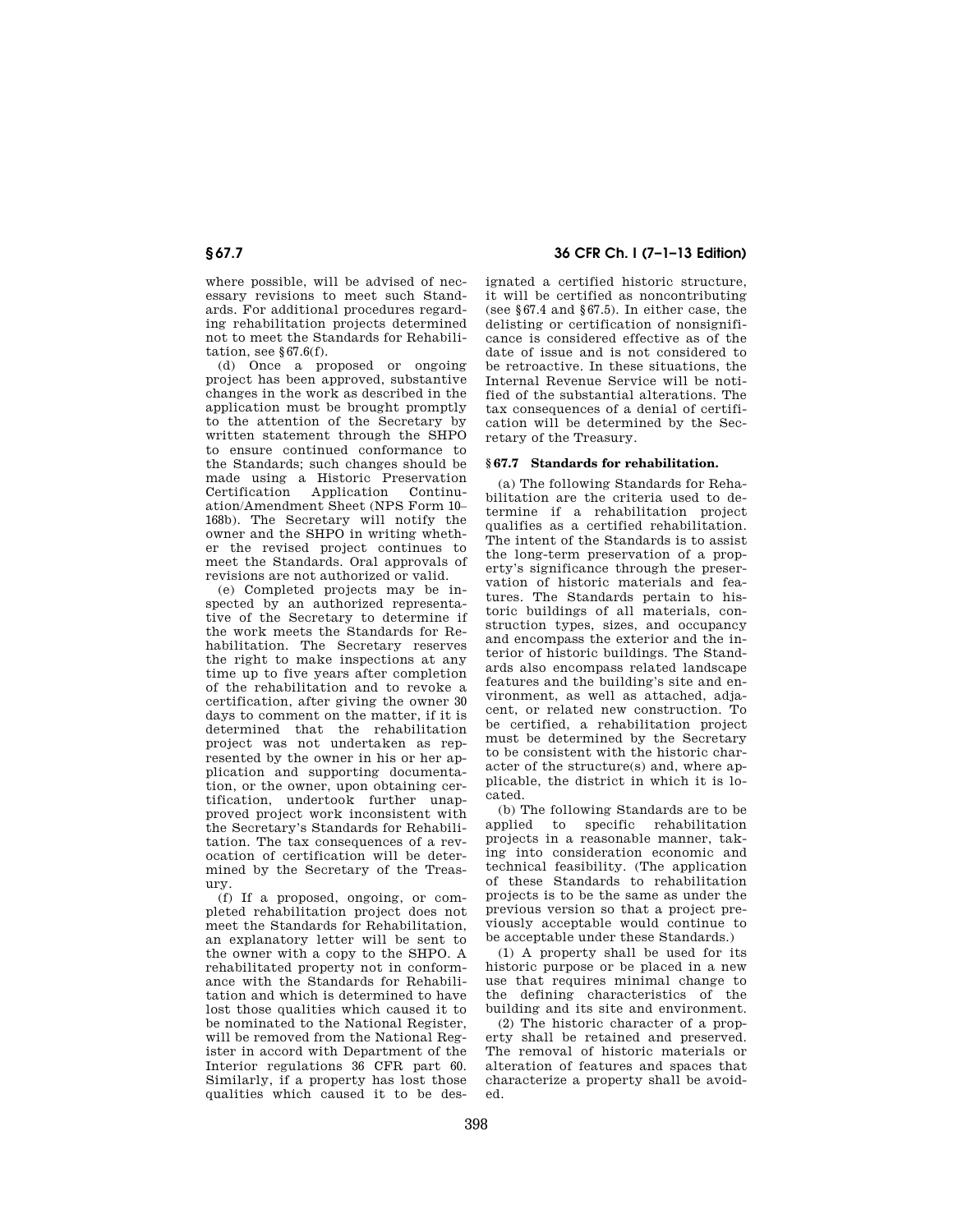(3) Each property shall be recognized as a physical record of its time, place, and use. Changes that create a false sense of historical development, such as adding conjectural features or architectural elements from other buildings, shall not be undertaken.

(4) Most properties change over time; those changes that have acquired historic significance in their own right shall be retained and preserved.

(5) Distinctive features, finishes, and construction techniques or examples of craftsmanship that characterize a historic property shall be preserved.

(6) Deteriorated historic features shall be repaired rather than replaced. Where the severity of deterioration requires replacement of a distinctive feature, the new feature shall match the old in design, color, texture, and other visual qualities and, where possible, materials. Replacement of missing features shall be substantiated by documentary, physical, or pictorial evidence.

(7) Chemical or physical treatments, such as sandblasting, that cause damage to historic materials shall not be used. The surface cleaning of structures, if appropriate, shall be undertaken using the gentlest means possible.

(8) Significant archeological resources affected by a project shall be protected and preserved. If such resources must be disturbed, mitigation measures shall be undertaken.

(9) New additions, exterior alterations, or related new construction shall not destroy historic materials that characterize the property. The new work shall be differentiated from the old and shall be compatible with the massing, size, scale, and architectural features to protect the historic integrity of the property and its environment.

(10) New additions and adjacent or related new construction shall be undertaken in such a manner that if removed in the future, the essential form and integrity of the historic property<br>and its environment would be environment unimpaired.

(c) The quality of materials and craftsmanship used in a rehabilitation project must be commensurate with the quality of materials and craftsmanship of the historic building in question. Certain treatments, if improperly applied, or certain materials by their physical properties, may cause or accelerate physical deterioration of historic buildings. Inappropriate physical treatments include, but are not limited to: improper repointing techniques; improper exterior masonry cleaning methods; or improper introduction of insulation where damage to historic fabric would result. In almost all situations, use of these materials and treatments will result in denial of certification. Similarly, exterior additions that duplicate the form, material, and detailing of the structure to the extent that they compromise the historic character of the structure will result in denial of certification. For further information on appropriate and inappropriate rehabilitation treatments, owners are to consult the Guidelines for Rehabilitating Historic Buildings published by the NPS. ''Preservation Briefs'' and additional technical information to help property owners formulate plans for the rehabilitation, preservation, and continued use of historic properties consistent with the intent of the Secretary's Standards for Rehabilitation are available from the SHPOs and NPS WASO. Owners are responsible for procuring this material as part of property planning for a certified rehabilitation.

(d) In certain limited cases, it may be necessary to dismantle and rebuild portions of a certified historic structure to stabilize and repair weakened structural members and systems. In such cases, the Secretary will consider such extreme intervention as part of a certified rehabilitation if:

(1) The necessity for dismantling is justified in supporting documentation;

(2) Significant architectural features and overall design are retained; and

(3) Adequate historic materials are retained to maintain the architectural and historic integrity of the overall structure.

Section 47 of the Internal Revenue Code of 1986 exempts certified historic structures from meeting the physical test for retention of external walls and internal structural framework specified therein for other rehabilitated buildings. Nevertheless, owners are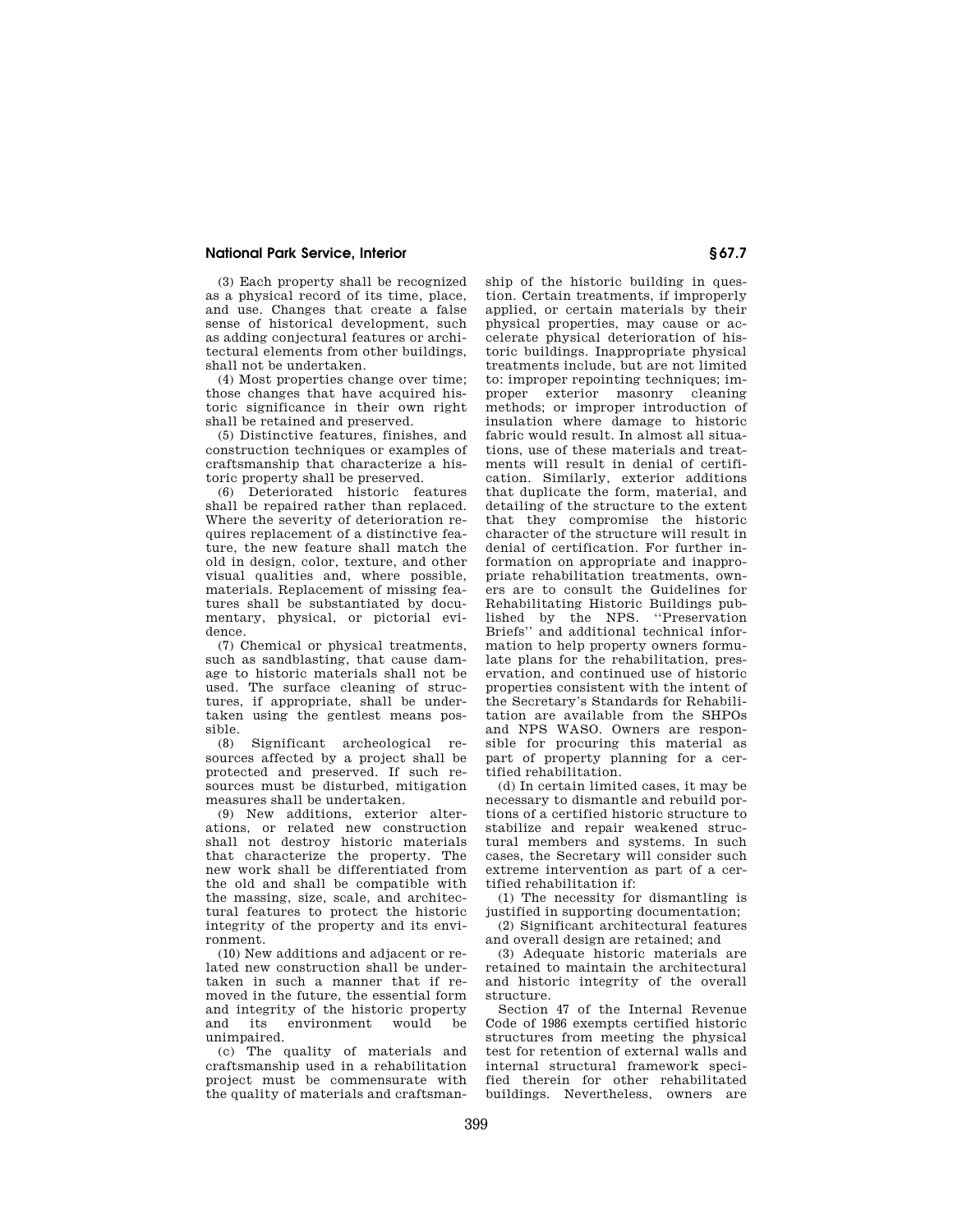# **§ 67.8 36 CFR Ch. I (7–1–13 Edition)**

cautioned that the Standards for Rehabilitation require retention of distinguishing historic materials of external and internal walls as well as structural systems. In limited instances, rehabilitations involving removal of existing external walls, *i.e.,* external walls that detract from the historic character of the structure such as in the case of a nonsignificant later addition or walls that have lost their structural integrity due to deterioration, may be certified as meeting the Standards for Rehabilitation.

(e) Prior approval of a project by Federal, State, and local agencies and organizations does not ensure certification by the Secretary for Federal tax purposes. The Secretary's Standards for Rehabilitation take precedence over other regulations and codes in determining whether the rehabilitation project is consistent with the historic character of the property and, where applicable, the district in which it is located.

(f) The qualities of a property and its environment which qualify it as a certified historic structure are determined taking into account all available information, including information derived from the physical and architectural attributes of the building; such determinations are not limited to information contained in National Register or related documentation.

## **§ 67.8 Certifications of statutes.**

(a) State or local statutes which will be certified by the Secretary. For the purpose of this regulation, a State or local statute is a law of the State or local government designating, or providing a method for the designation of, a historic district or districts. This includes any by-laws or ordinances that contain information necessary for the certification of the statute. A statute must contain criteria which will substantially achieve the purpose of preserving and rehabilitating properties of historic significance to the district. To be certified by the Secretary, the statute generally must provide for a duly designated review body, such as a review board or commission, with power to review proposed alterations to structures of historic significance within the boundaries of the district or dis-

tricts designated under the statute except those owned by governmental entities which, by law, are not under the jurisdiction of the review body.

(b) When the certification of State statutes will have an impact on districts in specific localities, the Secretary encourages State governments to notify and consult with appropriate local officials prior to submitting a request for certification of the statute.

(c) State enabling legislation which authorizes local governments to designate, or provides local governments with a method to designate, a historic district or districts will not be certified unless accompanied by local statutes that implement the purposes of the State law. Adequate State statutes which designate specific historic districts and do not require specific implementing local statutes will be certified. If the State enabling legislation contains provisions which do not meet the intent of the law, local statutes designated under the authority of the enabling legislation will not be certified. When State enabling legislation exists, it must be certified before any local statutes enacted under its authority can be certified.

(d) Who may apply. Requests for certification of State or local statutes may be made only by the Chief Elected Official of the government which enacted the statute or his or her authorized representative. The applicant shall certify in writing that he or she is authorized by the appropriate State or local governing body to apply for certification.

(e) Statute certification process. Requests for certification of State or local statutes shall be made as follows:

(1) The request shall be made in writing from the duly authorized representative certifying that he or she is authorized to apply for certification. The request should include the name or title of a person to contact for further information and his or her address and telephone number. The authorized representative is responsible for providing historic district documentation for review and certification prior to the first certification of significance in a district unless another responsible person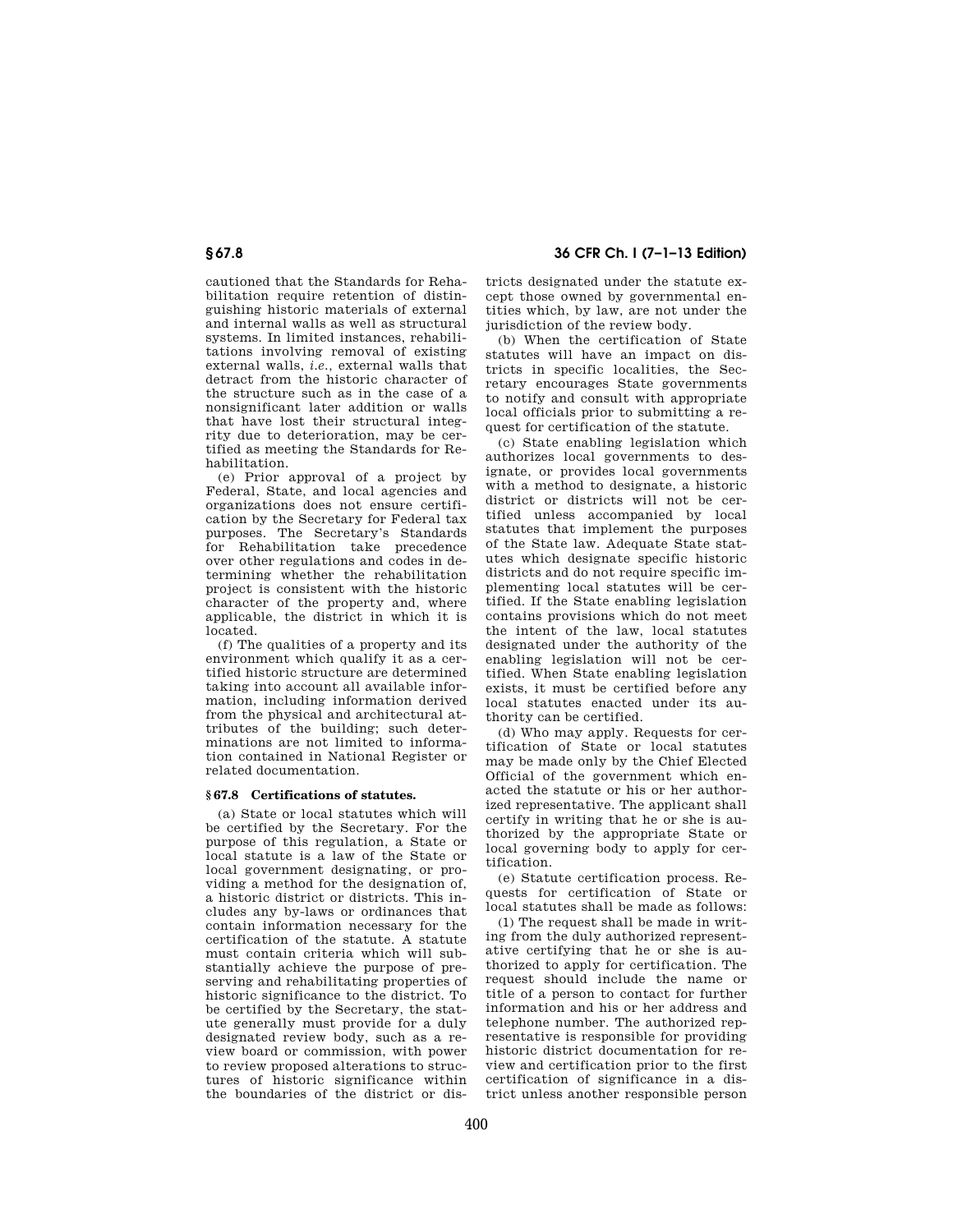is indicated including his or her address and telephone number. The request shall also include a copy of the statute(s) for which certification is requested, including any by-laws or ordinances that contain information necessary for the certification of the statute. Local governments shall also submit a copy of the State enabling legislation, if any, authorizing the designation of historic districts.

(2) Requests shall be sent to the SHPO in participating States and directly to appropriate NPS WASO in nonparticipating States.

(3) The Secretary shall review the statute(s) and assess whether the statute(s) and any by-laws or ordinances that contain information necessary for the certification of the statute contain<br>criteria which will substantially which will substantially achieve the purposes of preserving and rehabilitating properties of historic significance to the district(s) based upon the standards set out above in §67.8(a). The SHPO shall be given a 30 day opportunity to comment upon the request. Comments received from the SHPO within this time period will be considered by the Secretary in the review process. If the statute(s) contain such provisions and if this and other provisions in the statute will substantially achieve the purpose of preserving and rehabilitating properties of historic significance to the district, the Secretary will certify the statute(s).

(4) The Secretary generally provides written notification within 30 days of receipt by the NPS to the duly authorized representative and to the SHPO when certification of the statute is given or denied. If certification is denied, the notification will provide an explanation of the reason(s) for such denial.

(f) Amendment or repeal of statute(s). State or local governments, as appropriate, must notify the Secretary in the event that certified statutes are repealed, whereupon the certification of the statute (and any districts designated thereunder) will be withdrawn by the Secretary. If a certified statute is amended, the duly authorized representative shall submit the amendment(s) to the Secretary, with a copy to the SHPO, for review in accordance with the procedures outlined above.

Written notification of the Secretary's decision as to whether the amended statute continues to meet these criteria will be sent to the duly authorized representative and the SHPO within 60 days of receipt.

(g) The Secretary may withdraw certification of a statute (and any districts designated thereunder) on his own initiative if it is repeal or amended to be inconsistent with certification requirements after providing the duly authorized representative and the SHPO 30 days in which to comment prior to the withdrawal of certification.

### **§ 67.9 Certifications of State or local historic districts.**

(a) The particular State or local historic district must also be certified by the Secretary as substantially meeting National Register criteria, thereby qualifying it as a registered historic district, before the Secretary will process requests for certification of individual properties within a district or districts established under a certified statute.

(b) The provision described herein will not apply to properties within a State or local district until the district has been certified, even if the statute creating the district has been certified by the Secretary.

(c) The Secretary considers the duly authorized representative requesting certification of a statute to be the official responsible for submitting district documentation for certification. If another person is to assume responsibility for the district documentation, the letter requesting statute certification shall indicate that person's name, address, and telephone number. The Secretary considers the authorizing statement of the duly authorized representative to indicate that the jurisdiction involved wishes not only that the statute in question be certified but also wishes all historic districts designated by the statute to be certified unless otherwise indicated.

(d) Requests shall be sent to the SHPO in participating States and directly to the appropriate NPS WASO in nonparticipating States. The SHPO shall be given a 30-day opportunity to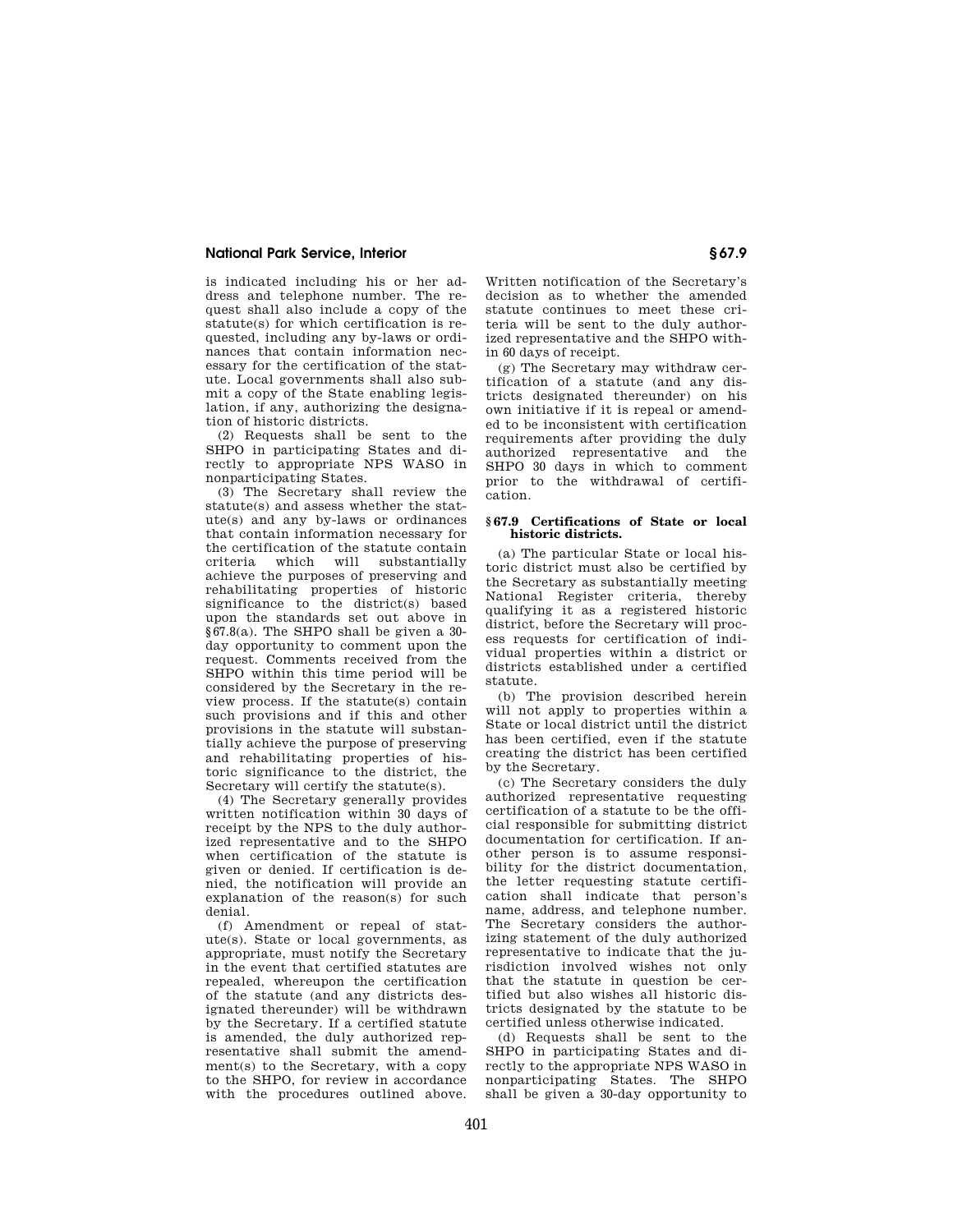# **§ 67.10 36 CFR Ch. I (7–1–13 Edition)**

comment upon an adequately documented request. Comments received from the SHPO within this time period will be considered by the Secretary in the review process. The guidelines in National Register Bulletin 16, ''Guidelines for Completing National Register of Historic Places Forms,'' provide information on how to document historic districts for the National Register. Each request should include the following documentation:

(1) A description of the general physical or historical qualities which make this a district; and explanation for the choice of boundaries for the district; descriptions of typical architectural styles and types of buildings in the district.

(2) A concise statement of why the district has significance, including an explanation of the areas and periods of significance, and why it meets National Register criteria for listing (see 36 CFR part 60); the relevant criteria should be identified (A, B, C, and D).

(3) A definition of what types of properties contribute and do not contribute to the significance of the district as well as an estimate of the percentage of properties within the district that do not contribute to its significance.

(4) A map showing all district properties with, if possible, identification of contributing and noncontributing properties; the map should clearly show the district's boundaries.

(5) Photographs of typical areas in the district as well as major types of contributing and noncontributing properties; all photographs should be keyed to the map.

(e) Districts designated by certified State or local statutes shall be evaluated using the National Register criteria (36 CFR part 60) within 30 days of the receipt of the required documentation by the Secretary. Written notification of the Secretary's decision will be sent to the duly authorized representative or to the person designated as responsible for the district documentation.

(f) Certification of statutes and districts does not constitute certification of significance of individual properties within the district or of rehabilitation projects by the Secretary.

(g) Districts certified by the Secretary as substantially meeting the requirements for listing will be determined eligible for listing in the National Register at the time of certification and will be published as such in the FEDERAL REGISTER.

(h) Documentation on additional districts designated under a State or local statute the has been certified by the Secretary should be submitted to the Secretary for certification following the same procedures and including the same information outlined in the section above.

(i) State or local governments, as appropriate, shall notify the Secretary if a certified district designation is amended (including boundary changes) or repealed. If a certified district designation is amended, the duly authorized representative shall submit documentation describing the change(s) and, if the district has been increased in size, information on the new areas as outlined in §67.9. A revised statement of significance for the district as a whole shall also be included to reflect any changes in overall significance as a result of the addition or deletion of areas. Review procedures shall follow those outlined in §67.9 (d) and (e). The Secretary will withdraw certification of repealed or inappropriately amended certified district designations, thereby disqualifying them as registered historic districts.

(j) The Secretary may withdraw certification of a district on his own initiative if it ceases to meet the National Register Criteria for Evaluation after providing the duly authorized representative and the SHPO 30 days in which to comment prior to withdrawal of certification.

(k) The Secretary urges State and local review boards of commissions to become familiar with the Standards used by the Secretary of the Interior for certifying the rehabilitation of historic properties and to consider their adoption for local design review.

# **§ 67.10 Appeals.**

(a) The owner or a duly authorized representative may appeal any of the certifications or denials of certification made under this part or any decisions made under  $§67.6(f)$ .